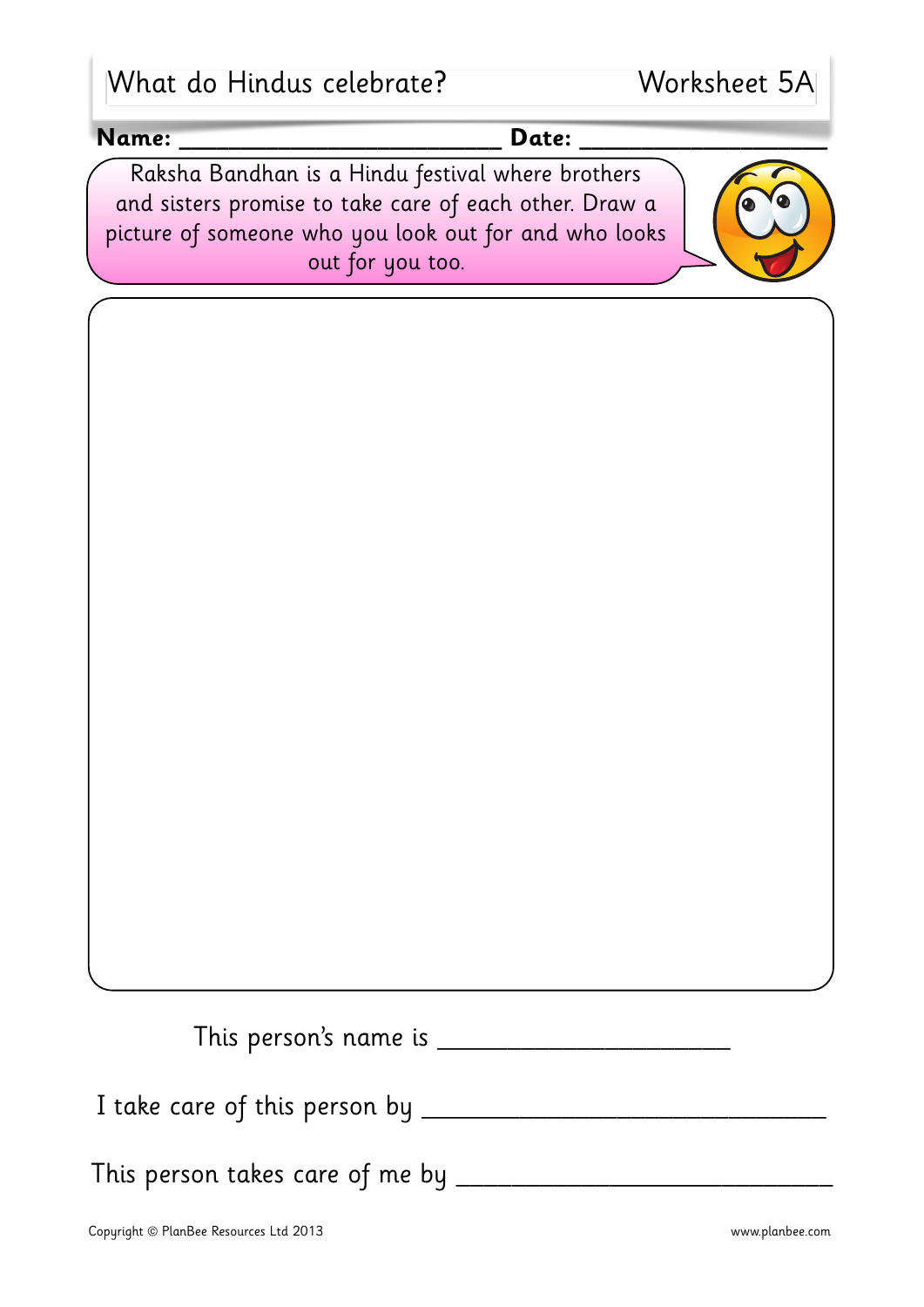| What do Hindus celebrate?                                                                                    | Worksheet 5B                                                                     |
|--------------------------------------------------------------------------------------------------------------|----------------------------------------------------------------------------------|
| Name:                                                                                                        | <b>Date:</b>                                                                     |
| Can you complete the sentences to describe what happens<br>at the Hindu festival of Raksha Bandhan?          |                                                                                  |
| Raksha Bandhan is a festival that celebrates the relationship<br>between _______________ and ______________. |                                                                                  |
| The sister will tie a special _______________ around her brother's wrist.                                    |                                                                                  |
| The brother promises he will _                                                                               |                                                                                  |
|                                                                                                              | Now draw a picture of someone who looks after you and<br>who you look after too. |
|                                                                                                              | This person is                                                                   |
|                                                                                                              | I look after this<br>person by                                                   |
|                                                                                                              | This person looks<br>after me by                                                 |

L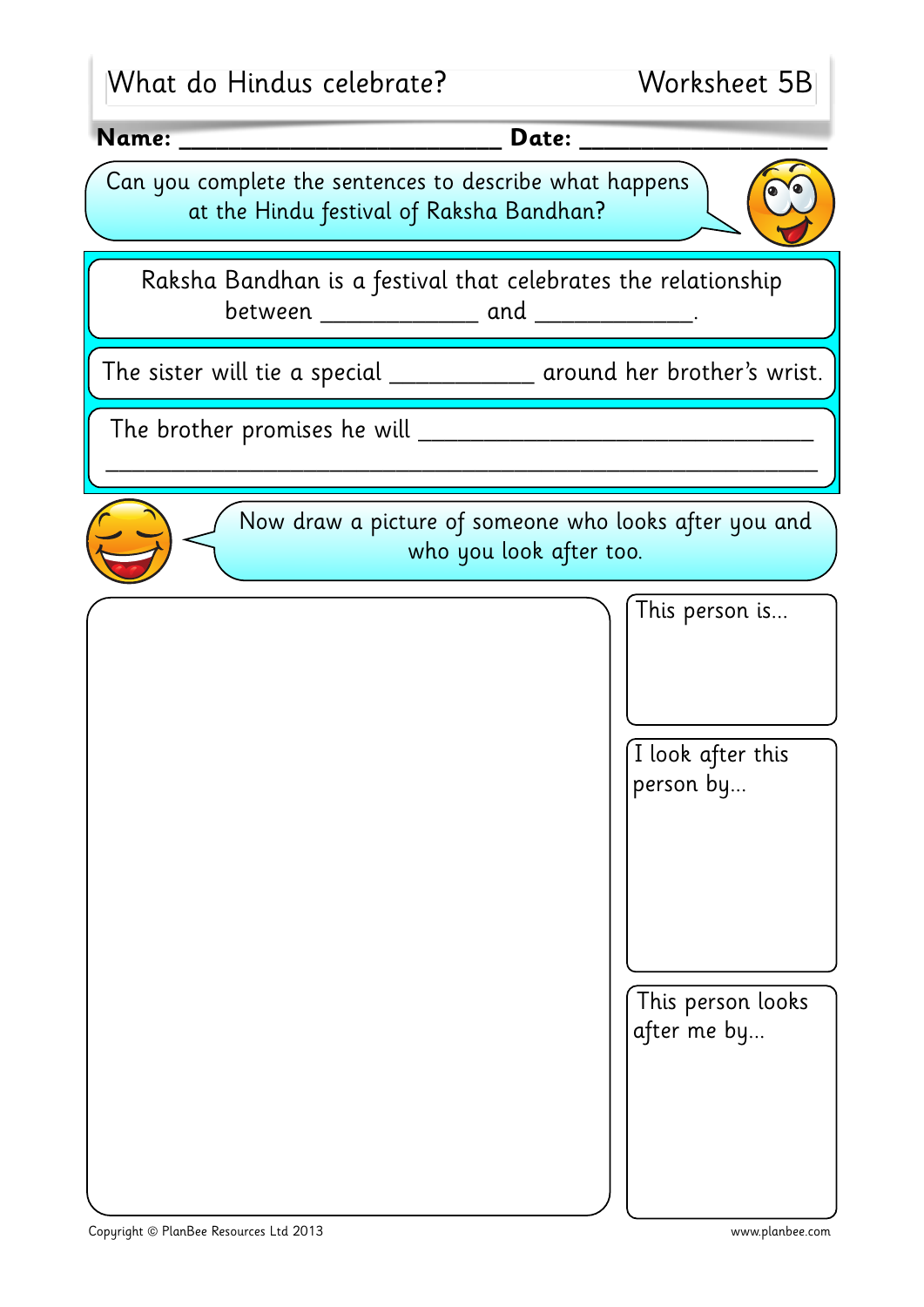| What do Hindus celebrate?                                                     | Worksheet 5C |
|-------------------------------------------------------------------------------|--------------|
| Name:<br>Date:                                                                |              |
| Can you answer these questions about the Hindu<br>festival of Raksha Bandhan? |              |
| Who celebrates Raksha Bandhan?                                                |              |
| What happens during the festival? Name four things.                           |              |



Now draw a picture of someone who looks after you and who you look after too.

This person is...

I look after this person by...

This person looks after me by...